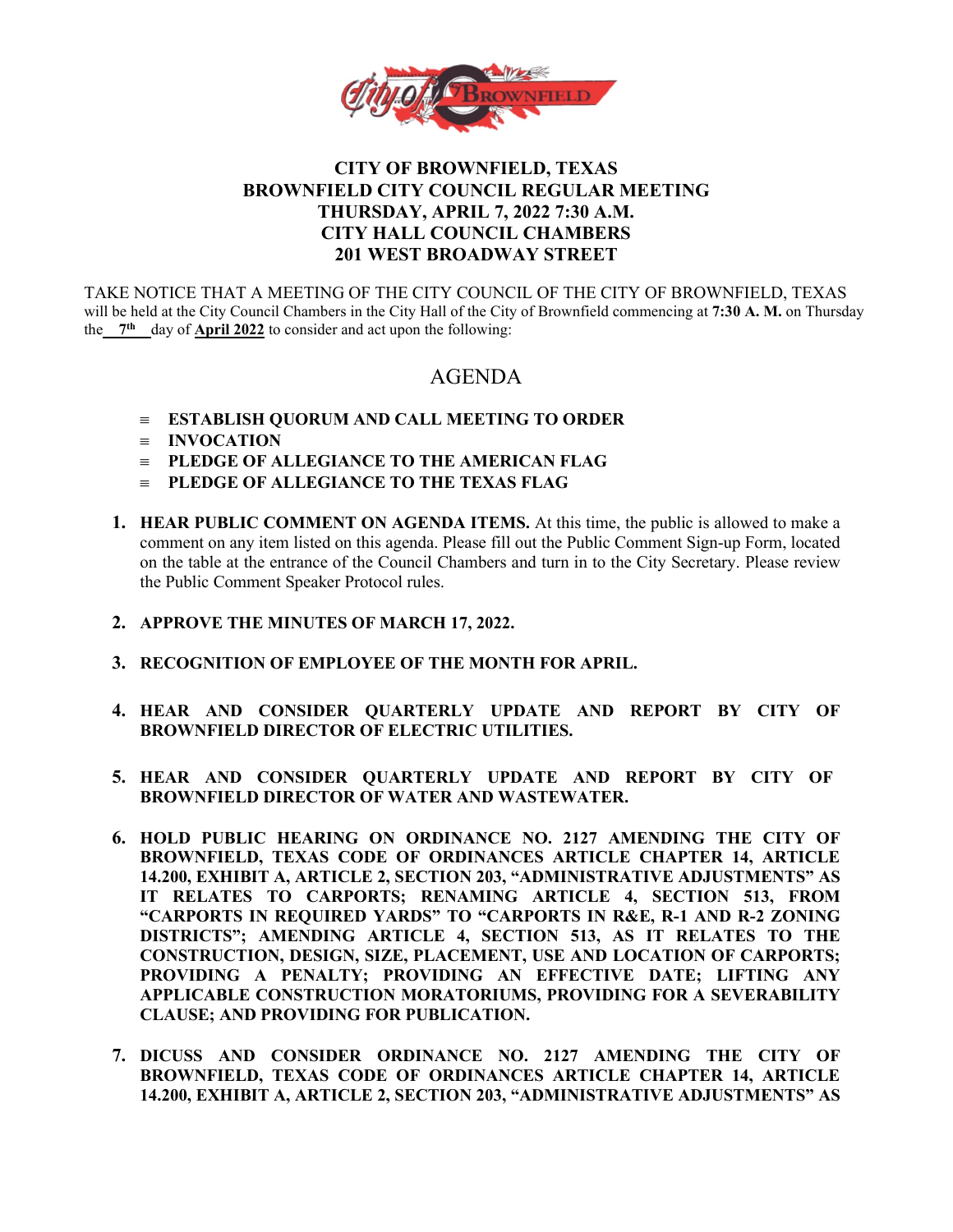

**IT RELATES TO CARPORTS; RENAMING ARTICLE 4, SECTION 513, FROM "CARPORTS IN REQUIRED YARDS" TO "CARPORTS IN R&E, R-1 AND R-2 ZONING DISTRICTS"; AMENDING ARTICLE 4, SECTION 513, AS IT RELATES TO THE CONSTRUCTION, DESIGN, SIZE, PLACEMENT, USE AND LOCATION OF CARPORTS; PROVIDING A PENALTY; PROVIDING AN EFFECTIVE DATE; LIFTING ANY APPLICABLE CONSTRUCTION MORATORIUMS, PROVIDING FOR A SEVERABILITY CLAUSE; AND PROVIDING FOR PUBLICATION.**

- **8. DISCUSS THE 2021-2022 CITY OF BROWNFIELD STRIP PAVING PROJECT AND TAKE ANY NECESSARY ACTION.**
- **9. CONSIDER REQUEST FOR PROPOSAL #2022-0088 NORTH CEDAR STREET CURB AND GUTTER IMPROVEMENTS AND TAKE ANY NECESSARY ACTION.**
- **10. DISCUSS AND CONSIDER A FRANCHISE AGREEMENT BETWEEN THE CITY OF BROWNFIELD AND RYNO RECYCLING FOR THE CONSENT AND RIGHT TO USE DEDICATED EASEMENT AND RIGHT -OF-WAYS TO PROVIDE RECYCLING SERVICE WITHIN CORPORATE LIMITS OF THE CITY OF BROWNFIELD.**
- **11. DISCUSS AND CONSIDER RECOMMENDATION FROM THE AMBULANCE BOARD FOR THE LICENSING OF BROWNFIELD FIRE DEPARTMENT AS AN EMERGENCY MEDICAL PROVIDER THROUGH THE STATE OF TEXAS TO PROVIDE ASSISTANCE TO BROWNFIELD EMERGENCY MEDICAL SERVICE WITH CALLS.**
- **12. DISCUSS AND CONSIDER LEASE AGREEMENT WITH ALTICE USA FOR THE PLACEMENT, MAINTENANCE, AND OPERATION OF A CONCRETE PAD, TELECOMMUNICATION CABINET, AND GENERATOR ON CITY OWNED PROPERTY LOCATED BELOW ELEVATED STORAGE TANK AT 4TH STREET AND WEST TATE.**
- **13. DISCUSS AND CONSIDER EXTENSION, RENEWAL, AMENDMENT OR CANCELATION OF THE DECLARATION OF LOCAL DISASTER-MAYORAL ORDER NO. 1 DUE TO PUBLIC HEALTH EMERGENCY TO SLOW AND PREVENT THE SPREAD OF COVID-19 IN THE CITY OF BROWNFIELD.**
- **14. ANNOUNCEMENTS - NO ACTION TO BE TAKEN. ITEMS OF GENERAL COMMUNITY OR AREA INTEREST.** 
	- **Ag Dinner - April 7, 2022 -**
	- **Community Wide Easter Egg Hunt – April 17, 2022 - Coleman Park**
	- **BidCorp - April 18, 2022**
	- **Chamber Banquet - April 21, 2022**

#### **15. ADJOURN.**

**\*\* UNLESS OTHERWISE NOTED, THE CITY COUNCIL MAY TAKE ACTION ON ANY ITEM LISTED ON THE AGENDA \*\***